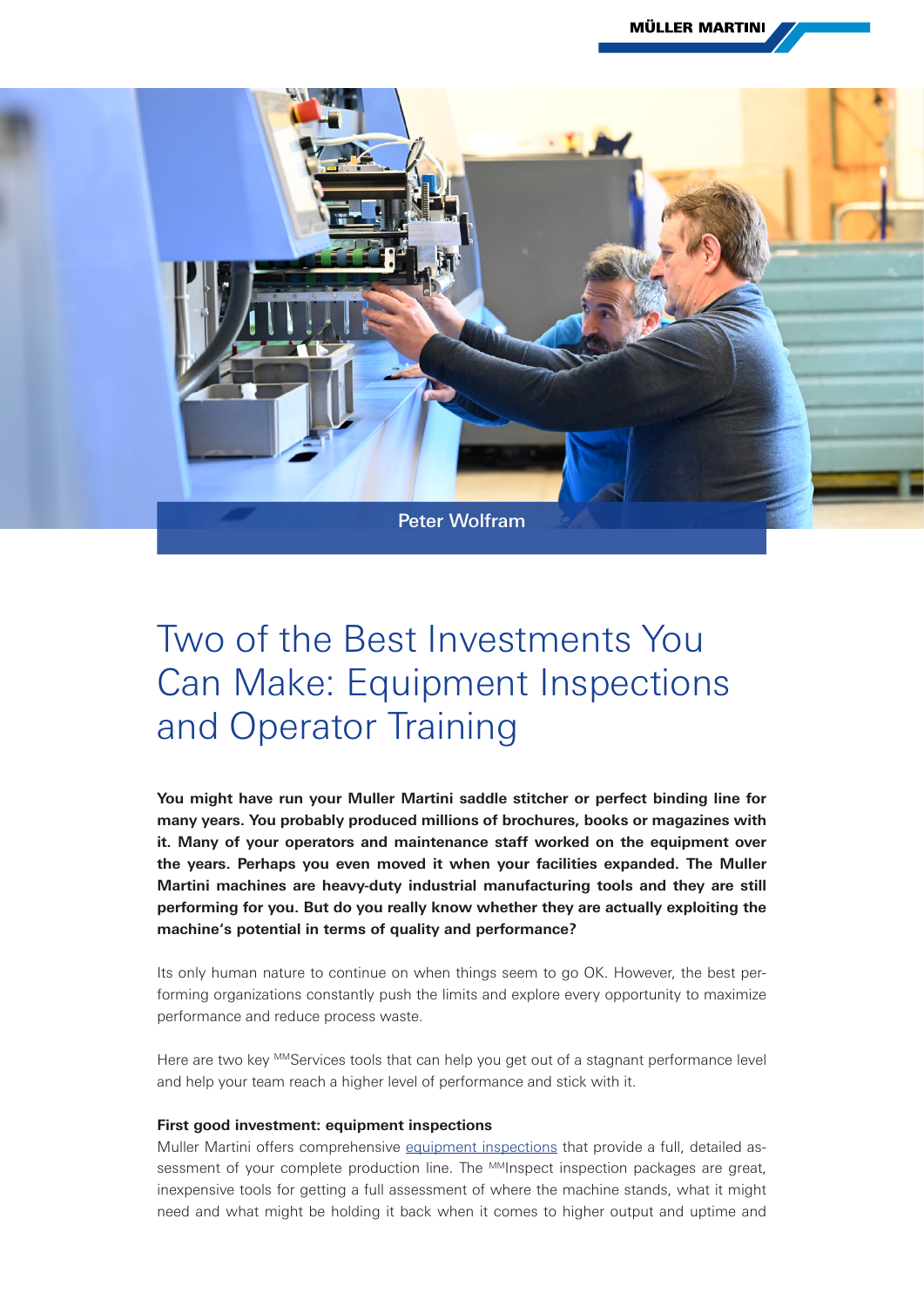maybe better quality. They are available for most Muller Martini machines and are offered at attractive flat rates, with all expenses included.

A Muller Martini technician will be onsite and perform the inspection using a specific software application that uses checklists, factory records, machine upgrade information and other data, that is only available to Muller Martini. The technician will focus on performing the inspection, however it offers a valuable learning opportunity by having your staff watch the Muller Martini specialist perform the inspection and also get some questions answered.

The <sup>MM</sup>Inspect report will provide a detailed technical evaluation of the machine and also include full listings and prioritization of recommended parts, and show any potential upgrades that might be available for your machine. These reports are so detailed and well-illustrated that many Muller Martini users get these inspections done every year and use the report as guidance for their in-house maintenance teams.

The first step towards better performance is knowing exactly where your equipment stands.

## **Second good investment: operator training**

Even experienced operators greatly benefit from high-performance training. It is very common to encounter skilled and longstanding employees who managed and ran bindery equipment for years, but never had official equipment manufacturer training. They often learned from a colleague who retired or moved on. Knowledge, as well as good and bad habits, were passed on informally and without any records. This "learning by doing" or "handing down training" creates a base-skill that enables organizations to produce at a minimum level, leaving substantial productivity and quality potential simply on the table.

In a period of significant shortage of skilled personnel and aging industry demographics, a lot of effort is made to provide a work environment that is welcoming and rewarding, particularly when trying to attract a new, talented and young workforce. Investing in [operator training](https://www.mullermartini.com/en/services/#Improve) can be one of the most important and most rewarding tools for retaining and attracting employees.

When it comes to working with complex, powerful and essential bindery production equipment, operator training is absolutely critical. Imagine a new employee that finds her- or himself being asked to operate a sophisticated piece of machinery with only minimal instruction or training. Standing in front of a machine that you barely know and being expected to produce safely at high rates, with highest quality, creates undue stress and a very difficult work environment. As a result, new, promising employees often simply leave or struggle through the day, minimizing speed and output, just to limit the risk of something going wrong.

It is best practice to qualify new operators on-site and at the equipment with formal manufacturer training, then to follow up with additional shorter training sessions at regular intervals, effectively building and improving employee skills for years.

Training for equipment operators as well as maintenance staff is one of the best investments you can make. It goes for all manufacturing industries, ensuring that employees, no matter if new to the job or with years of experience, are effectively trained is critical to gaining operational efficiency, flexibility, as well as safety. Benefits are immediate and plentiful. Higher performance and customer satisfaction, more satisfied staff and better retention rates for valuable employees.

By the way: Muller Martini offers you many other valuable services. You can read information